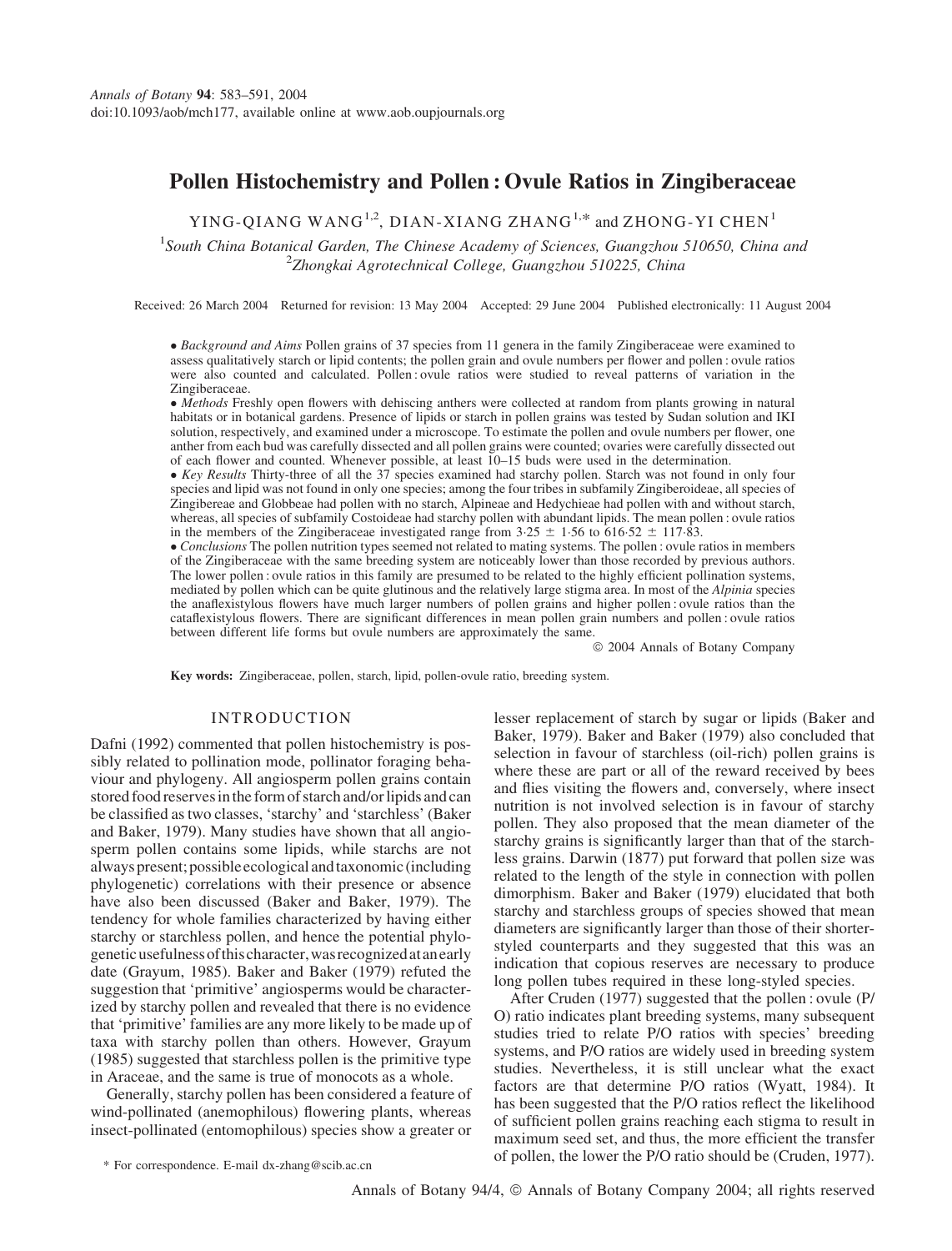Charnov (1982), however, argued that pollen-ovule ratios can be explained more directly as a result of local mate competition, with allocation ratios in hermaphroditic plants being driven by male/female gain curves for fitness. Cruden and Miller-Ward (1981) added that pollen grain size is a factor influencing pollen-ovule ratios and stated that species with relatively large stigma areas compared with the pollenbearing area of the pollinator often have lower P/O ratios. Furthermore, Preston (1986) suggested that the interpretation of the P/O ratio must take into account sources other than the breeding system and proposed there can be no single general standard for evaluating P/O ratios, and any study that includes P/O ratios must discuss the criteria used to evaluate them. Vasek and Weng (1988) commented that, in any event, the standards for evaluating breeding systems need to be set at the level of family (or perhaps tribe) and each genus or other major taxon requires its own standard, and its breeding system cannot necessarily be judged on the standard for a mixture of other major taxa. Recently, pollen grain numbers and ovule numbers were found to correlate with style number, life form and breeding system, and that there are significant differences between some taxonomic groups in pollen grain numbers and ovule numbers but not in P/O ratios (Jürgens and Gottsberger, 2002). In fact, many different factors influence the pollen-ovule ratio, and species with different evolutionary histories may have very different P/O ratios despite having similar breeding systems (Preston, 1986).

The shift from predominant cross-pollination to predominant self-pollination is a recurrent theme in the evolutionary history of the angiosperms (Stebbins, 1970). The evolution of inbreeding in flowering plants has commonly been accompanied by a reduction in the number of pollen grains produced per flower (Vasek and Weng, 1988).

Zingiberaceae is a large family of animal-pollinated tropical monocotyledons, and members of this family display a broad range of pollination and breeding systems (Sakai et al., 1999; Zhang et al. 2003). A new behavioural outbreeding mechanism, 'flexistyly', was found recently in some species from the genera Amomum and Alpinia (Zingiberaceae) (Cui et al., 1996; Li et al., 2001). In this paper, pollen grains of 37 species from 11 genera in Zingiberaceae, were examined to assess starch or lipid contents, the pollen grain and ovule numbers per flower, and the P/O ratios to reveal patterns of variation in the family, aiming to shed more light on the relationship between pollination mechanism, phylogenetic constrains, breeding systems and the pollen nutrition types and the P/O ratios.

## MATERIALS AND METHODS

### Pollen histochemistry

Between April and August 2003, freshly open flowers with dehiscing anthers were collected at random from plants. The pollen samples were immersed in a drop of IKI solution or a drop of Sudan IV solution, and examined under a microscope. A dark bluish-black colour (stained with IKI) indicates the presence of starch, and a red colour (stained with Sudan IV) indicates the presence of lipids (Dafni, 1992). The colour of stained starch or lipid was recorded and more than one sample was examined for each species. Baker and Baker (1979) have emphasized the necessity of using only mature pollen to test for starch content, inasmuch as even starchless pollen may accumulate starch at premature stages of development. For this reason, only fresh and mature pollen from dehiscing anther was surveyed during this study. In all, 32 species from 10 genera of four tribes in subfamily Zingiberoideae, and five species from one genus of subfamily Costoideae were tested. Information on aperture type, exine sculpturing and the diameters of pollen grains were cited from Liang (1988a, b).

#### Pollen : ovule ratios

During March 2002 to August 2003, flower buds 1 or 2 d prior to anthesis, were collected for a total of 22 Zingiberaceae taxa from natural or cultivated populations in Guangdong and Yunnan provinces in China and were placed in FAA solution, and refrigerated until needed. Only a single population was sampled for most of the taxa and only one bud was collected per individual (but more than one population was sampled for Amomum villusom and Caulokaempferia coenobialis). One anther from each bud was carefully dissected and all pollen grains were transferred to calibrated tubes and made up to 0-5 or 1 mL with staining solution. The suspension was stirred with a vortex mixer for 60 s, then  $10-15$  separate samples of 1  $\mu$ L each were transferred onto slides and the pollen grain numbers were counted with the aid of a microscope. Ovaries were carefully dissected out of each flower and placed in a drop of water on a microscope slide. The entire placenta with attached ovules was removed via a longitudinal incision in the ovary wall. The ovules were carefully loosened from the placenta and spread in the drop of water to be counted at  $\times$ 40 magnification under a dissecting microscope. For each flower, the P/O ratio was calculated as the number of pollen grains in one anther divided by the number of ovules. Whenever possible, at least 10–15 buds were used in the determination.

#### RESULTS

### Pollen histochemistry

The results of pollen histochemistry are presented in Table 1. Thirty-three of all the 37 species examined had starchy pollen. Starch was not found in only four species (Amomum villosum, Globba racemosa, Hedychium coronarium and H. flavum) and lipid was not found in only one species (Stahlianthus involucratus). Except for these five species, pollen of all the other species examined had both starch and lipid, and the starchy pollen of some species always stored rich lipids at the same time, e.g. the phylogenetically primitive taxa, Alpinia guinanensis, A. platychilus, A. zerumbet, and the phylogenetically derived taxa Pyrgophyllum yunnanense, Curcuma kwangsiensis and all species of Costus (Wu, 1994).

Among the four tribes in subfamily Zingiberoideae, all species of Zingibereae (only two species examined) and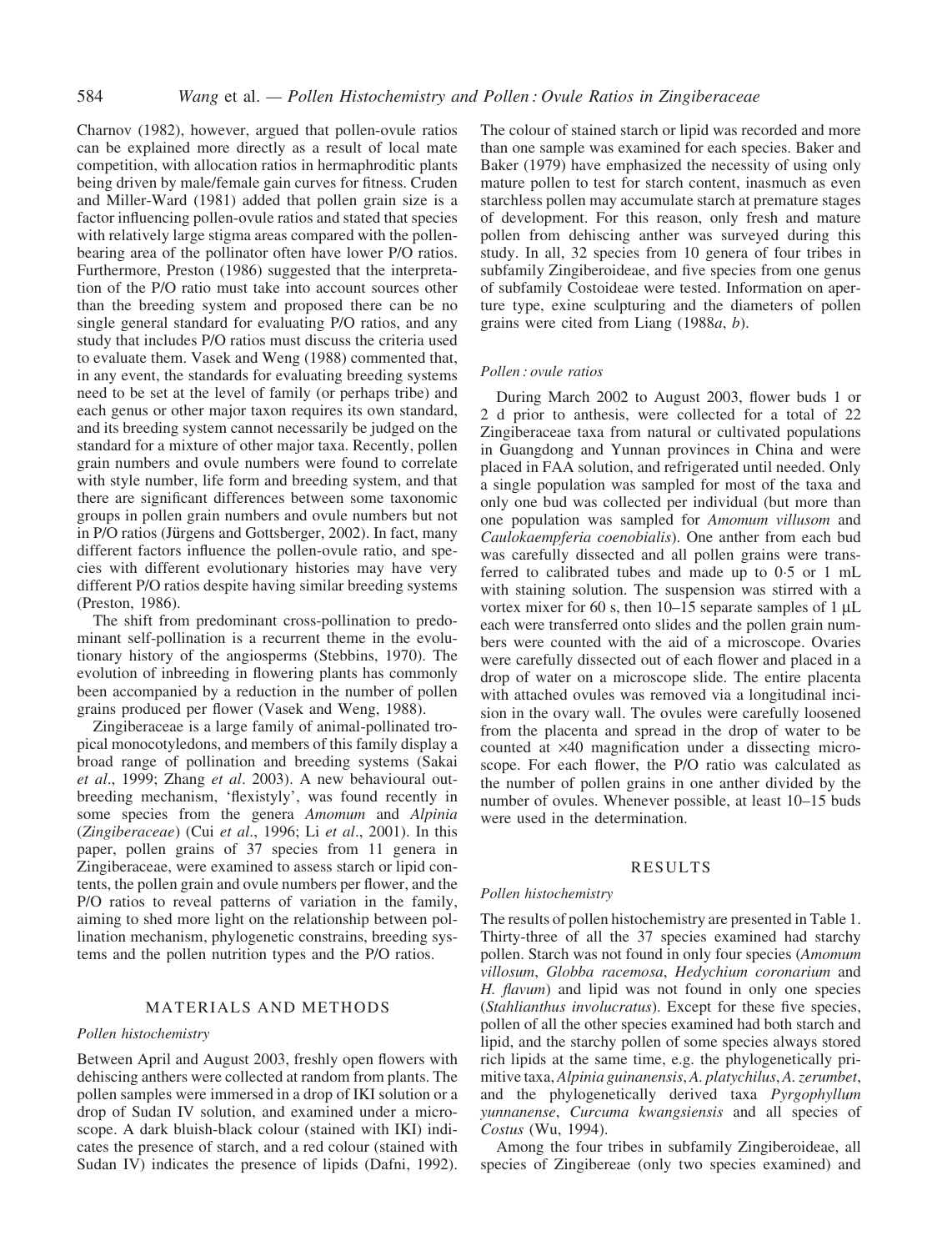|                                                                  |                                                                       |                          |                                  | Pollen<br>diameters*     |                          |                      |
|------------------------------------------------------------------|-----------------------------------------------------------------------|--------------------------|----------------------------------|--------------------------|--------------------------|----------------------|
| Taxon                                                            | Source                                                                | Starchy                  | Lipid                            | $(\mu m)$                | Ornamentation            | Breeding system      |
| Subfamily Zingiberoideae<br>Tribe I. Alpineae                    |                                                                       |                          |                                  |                          |                          |                      |
| Alpinia blepharocalyx var. glabrior<br>(Handel-Mazzetti) T.L. Wu | WYQ3, S. China<br><b>Botanical Garden</b>                             | $^{+++}$                 | $^{+}$                           | $\overline{\mathcal{L}}$ | Spinose                  | Obligate xenogamy    |
| A. chinensis (Retz.) Rose.                                       | WYQ6, S. China<br><b>Botanical Garden</b>                             | $^{+++}$                 | $\! + \!\!\!\!$                  | $66-5$                   | Spinose*                 | Obligate xenogamy    |
| A. densibracteata T.L. Wu & Senjen                               | WYQ7, Nan Kun Shan                                                    | $^{+++}$                 |                                  | $\overline{?}$           | Spinose                  | Obligate xenogamy    |
| A. galanga (Linnaeus) Willdenow                                  | WYQ5, S. China<br><b>Botanical Garden</b>                             | $^{+++}$                 | $^{+}$                           | 75.2                     | Spinose*                 | Obligate xenogamy    |
| A. guinanensis D. Fang & X.X. Chen                               | WYQ4, S. China<br><b>Botanical Garden</b>                             | $^{+++}$                 | $^{+++}$                         | $76-1$                   | Spinose                  | Obligate xenogamy    |
| A. hainanensis K. Schumann                                       | WYQ2, S. China<br><b>Botanical Garden</b>                             | $^{+++}$                 |                                  | 73.2                     | Spinose                  | Obligate xenogamy    |
| A. intermedia Gagnepain                                          | WYQ8, S. China<br><b>Botanical Garden</b>                             | $^{++}$                  |                                  | $80-1$                   | Spinose                  | Obligate xenogamy    |
| A. oxyphylla Miquel                                              | WYQ1, S. China<br><b>Botanical Garden</b>                             | $^{+++}$                 | $^{+}$                           | 80.8                     | Spinose                  | Obligate xenogamy    |
| A. platychilus K. Schumann                                       | WYQ9, S. China<br><b>Botanical Garden</b>                             | $^{+++}$                 | $^{+++}$                         | $\overline{\mathcal{L}}$ | Spinose                  | Obligate xenogamy    |
| A. polyantha D. Fang                                             | WYQ11, S. China<br><b>Botanical Garden</b>                            | $^{+++}$                 | $^{+}$                           | 78.8                     | Spinose                  | Obligate xenogamy    |
| A. tonkinensis Gagnepain                                         | WYQ10, S. China<br><b>Botanical Garden</b>                            | $^{+++}$                 | $^{+}$                           | 72                       | Spinose                  | Obligate xenogamy    |
| A. zerumbet (Persoon)<br>B.L. Burtt & R.M. Smith                 | WYQ12, S. China<br><b>Botanical Garden</b>                            | $^{+++}$                 | $^{+++}$                         | 68.3                     | Spinose                  | Obligate xenogamy    |
| Amomum maximum Roxb.                                             | WYQ14, S. China<br><b>Botanical Garden</b>                            | $^{+++}$                 | $^{+}$                           | 73.5                     | Spinose                  | Obligate xenogamy    |
| A. villousum Lour.                                               | WYQ13, S. China<br><b>Botanical Garden</b>                            |                          | $^{+}$                           | 61                       | Spinose                  | Facultative xenogamy |
| Tribe II. Zingibereae                                            |                                                                       |                          |                                  |                          |                          |                      |
| Zingiber striolatum Diels                                        | WYQ31, Kunming<br><b>Botanical Garden</b>                             | $^{+}$                   | $^{+}$                           | 111.65                   | Striate*                 | Facultative xenogamy |
| Z. zerumbet (L.) Smith                                           | WYQ21, S. China<br><b>Botanical Garden</b>                            | $^{+}$                   | $^{+++}$                         | 92.35                    | Verrucate                | Facultative xenogamy |
| Tribe III. Hedychieae                                            |                                                                       |                          |                                  |                          |                          |                      |
| Caulokaempferia coenobialis                                      | WYQ29, Nankunshan,                                                    | $^{+++}$                 | $^{+}$                           | $82 - 2$                 | Psilate*                 | Autogamy             |
| K. Larsen                                                        | Guangdong                                                             |                          |                                  |                          |                          |                      |
| Curcuma kwangsiensis                                             | WYQ16, S. China                                                       | $^{+++}$                 | $^{+++}$                         | 79.15                    | Psilate                  | Facultative xenogamy |
| S.G. Lee & C.F. Liang<br>C. longa Linnaeus                       | <b>Botanical Garden</b><br>WYQ19, Kunming,                            | $^{+++}$                 | $^{+}$                           | 69                       | Psilate*                 | Facultative xenogamy |
| C. phaeocaulis Valeton                                           | Yunnan<br>WYQ17, S. China                                             | $^{++}$                  | $^{+}$                           | $\overline{\mathbf{?}}$  | Psilate                  | Facultative xenogamy |
| C. wenyujin Y.H. Chen & C. Ling                                  | <b>Botanical Garden</b><br>WYQ18, S. China<br><b>Botanical Garden</b> | $^{+}$                   | $^{+}$                           | $\overline{\mathcal{L}}$ | Psilate                  | Facultative xenogamy |
| C. zanthorrhiza Roxburgh                                         | WYQ15, S. China<br><b>Botanical Garden</b>                            | $^{++}$                  | $^{+}$                           | 70.3                     | Psilate                  | Facultative xenogamy |
| Hedychium coccineum Smith                                        | WYQ30, Kunming<br><b>Botanical Garden</b>                             | $^{+}$                   | $^{+}$                           | 71.5                     | Psilate*                 | Facultative xenogamy |
| H. coronarium J. Konig                                           | WYQ20, S. China<br><b>Botanical Garden</b>                            | -                        | $\begin{array}{c} + \end{array}$ | $72-4$                   | Psilate*                 | Facultative xenogamy |
| H. flavum Roxburg                                                | WYQ22, S. China<br><b>Botanical Garden</b>                            | $\overline{\phantom{0}}$ | $^{+}$                           | 75                       | Psilate*                 | Facultative xenogamy |
| H. spicatum Smith                                                | WYQ32, Kunming<br><b>Botanical Garden</b>                             | $^{+++}$                 | $^{+}$                           | 70.4                     | Psilate*                 | Facultative xenogamy |
| H. spicatum var. acuminatum<br>(Roscoe) Wallich                  | WYQ37, Ji Zu Shan,<br>Yunnan                                          | $^{+++}$                 | $\begin{array}{c} + \end{array}$ | 75.5                     | Psilate*                 | Facultative xenogamy |
| Pyrgophyllum yunnanense                                          | WYQ35, Ji Zu Shan,                                                    | $^{+++}$                 | $^{+++}$                         | 67.3                     | Spinose                  | Autogamy             |
| T.L. Wu & Z.Y. Chen<br>Roscoea blanda K. Schum                   | Yunnan<br>WYQ36, Ji Zu Shan,                                          | $^{+++}$                 | $\begin{array}{c} + \end{array}$ | $\overline{?}$           | $\overline{\phantom{a}}$ | Obligate xenogamy    |
| R. humeana I.B. Balfour &                                        | Yunnan<br>WYQ34, Ji Zu Shan,                                          | $^{+++}$                 | $\begin{array}{c} + \end{array}$ | 83.6                     | Spinose*                 | Obligate xenogamy    |
| W.W. Smith<br>Stahlianthus involucratus                          | Yunnan<br>WYQ23, S. China                                             | $^{+++}$                 | $\qquad \qquad -$                | 67.5                     | Psilate*                 | Facultative xenogamy |
|                                                                  |                                                                       |                          |                                  |                          |                          |                      |

(King ex Bak.) Graib

Botanical Garden

## T ABLE 1. Pollen histochemistry of some plants in Zingiberaceae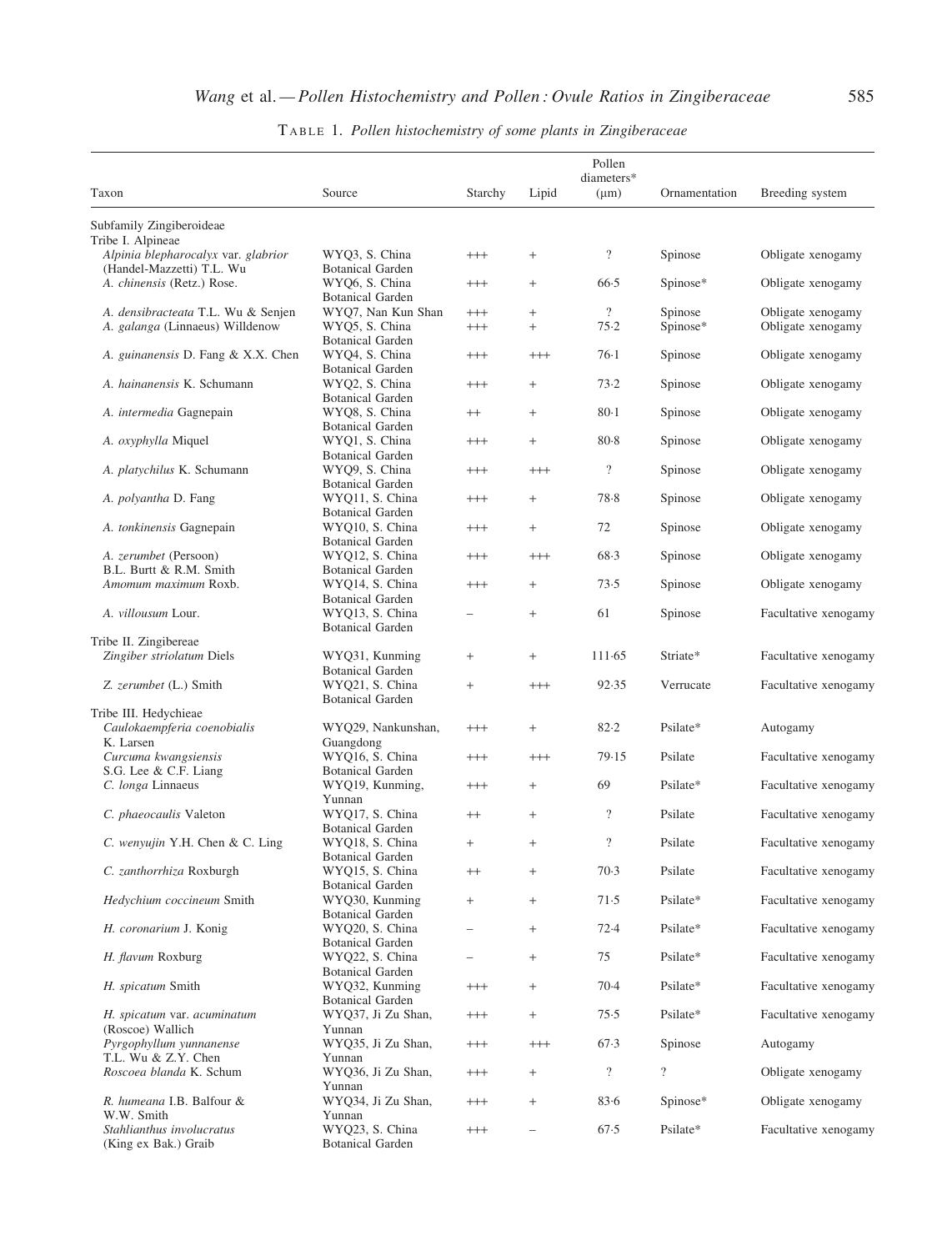| Source                                    | Starchy | Lipid    | Pollen<br>diameters*<br>$(\mu m)$ | Ornamentation            | Breeding system      |
|-------------------------------------------|---------|----------|-----------------------------------|--------------------------|----------------------|
|                                           |         |          |                                   |                          |                      |
| WYQ33, Kunming<br><b>Botanical Garden</b> |         | $^{+++}$ | 43.1                              | Spinose*                 | Facultative xenogamy |
|                                           |         |          |                                   |                          |                      |
|                                           |         |          |                                   |                          |                      |
| WYQ28, S. China                           | $+++$   | $^{+++}$ | $\overline{?}$                    | $\overline{?}$           | Facultative xenogamy |
| Botanical Garden                          |         |          |                                   |                          |                      |
| WYQ27, S. China                           | $+++$   | $^{+++}$ | $\overline{\mathcal{L}}$          | $\overline{\mathcal{L}}$ | Facultative xenogamy |
| <b>Botanical Garden</b>                   |         |          |                                   |                          |                      |
| WYQ26, S. China                           | $+++$   | $^{+++}$ | 115.5                             | Verrucate*               | Facultative xenogamy |
| <b>Botanical Garden</b>                   |         |          |                                   |                          |                      |
| WYQ25, S. China                           | $+++$   | $^{+++}$ | $\overline{\mathcal{L}}$          | $\overline{\cdot}$       | Facultative xenogamy |
| <b>Botanical Garden</b>                   |         |          |                                   |                          |                      |
| WYQ24, S. China                           | $^{++}$ | $^{+}$   | 99.0                              | Verrucate*               | Facultative xenogamy |
| <b>Botanical Garden</b>                   |         |          |                                   |                          |                      |
|                                           |         |          |                                   |                          |                      |

T ABLE 1. Continued

\*Data from Liang (1988a, b).

Starch and lipid reaction: –, negative; +, positive; ++, strong; +++, very strong.

Globbeae (only once species examined) showed entirely starchless pollen, Alpineae and Hedychieae show both starchless pollen and starch pollen. Whereas, all species of subfamily Costoideae showed starchy pollen with abundant lipids. Except for Amomum and Hedychium, all species within the same genera studied showed identical pollen nutrition reservoir types.

#### Pollen : ovule ratios

The pollen grain numbers, ovule numbers, and P/O ratios for the species investigated are given in Table 2. The mean P/O ratios in *Zingiberaceae* investigated range from  $3.25 \pm$ 1.56 in *Caulokaempferia coenobialis* to  $616.52 \pm 117.83$  in the anaflexistylous flower of Alpinia stachyodes. The maximal mean pollen grain number is  $51270 \pm 1197.51$  in the anaflexistylous flower of Alpinia hainanensis; and the minimal pollen grain number per flower,  $113.75 \pm 41.63$ , is found in Caulokaempferia coenobialis. Ovule numbers ranged from  $7.1 \pm 1.3$  in cataflexistylous flower of Alpinia stachyodes to  $182.22 \pm 28.36$  in the cataflexistylous flower of Alpinia hainanensis. The data show that pollen grain numbers, ovule numbers and P/O ratios from different species in Zingiberaceae even in a same genus are greatly varied (Table 2). But the mean pollen grain numbers, ovule numbers and P/O ratios of genera from the same tribe are not significantly different (Table 3). The degree of intraspecific differences in the P/O ratios from different populations varies greatly in different species: the pollen grain numbers, ovule numbers and P/O ratios of Caulokaempferia coenobialis from different populations are very different, but the pollen grain numbers and P/O ratios of Amomum villosum from different populations are approximately equivalent, although their ovule numbers are different (Table 4).

The species investigated were classified as autogamous, facultatively xenogamous and obligately xenogamous based on the observations given here and Cruden's outcrossing index (Cruden, 1977), which is the sum of assigned values for three characteristics of the flower and floral behaviour: diameter of the flower; temporal separation of anther dehiscence and stigma receptivity; and spatial relationship. According to our data, the pollen grain numbers, ovule numbers, and P/O ratios in species with the same breeding system are very different (Table 2). The mean P/O ratios of species with obligate xenogamy, facultative xenogamy and autogamy are 345 $\cdot$ 39  $\pm$  125 $\cdot$ 07, 108 $\cdot$ 07  $\pm$  62 $\cdot$ 93 and 58 $\cdot$ 70  $\pm$ 91-78, respectively (Table 5). Caulokaempferia coenobialis is classified as actively autogamous based on its mucilaginous pollen moving onto the stigma and carrying out selfing (Y.Q. Wang, D.-X. Zhang and Z.-Y. Chen, unpubl. res.) and Pyrgophyllum yunnanense as passively autogamous based on the fact that its anthers and stigmas have a very close position which leads to selfing (Y.-Q. Wang, D.X. Zhang and Z.-Y. Chen, unpubl. res.). Their P/O ratios are  $5.73 \pm$  $3.50$  and  $164.63 \pm 36.15$ , respectively.

#### DISCUSSION

#### Starch in pollen

Franchi et al. (1996) proposed that a positive starch reaction was categorized by three colour reactions, brown, blue and black, together with the presence or absence of birefringence. In our studies, starch reaction with IKI shows two colours (blue and black), and an unwanted phenomenon occurred with most or all pollen gains of Globbeae racemosa, Zingiber striolatum, and a few pollen grains of Hedychium coronarium, H. flavum and H. spicatum stained red. Previous studies revealed that starch reserves stored during pollen development give rise to carbohydrates at maturity and combinations of different types of carbohydrates in mature pollen may depend on the extent of starch hydrolysis (Speranza et al., 1997). After total or partial starch hydrolysis, insoluble periodic acid–Schiff reaction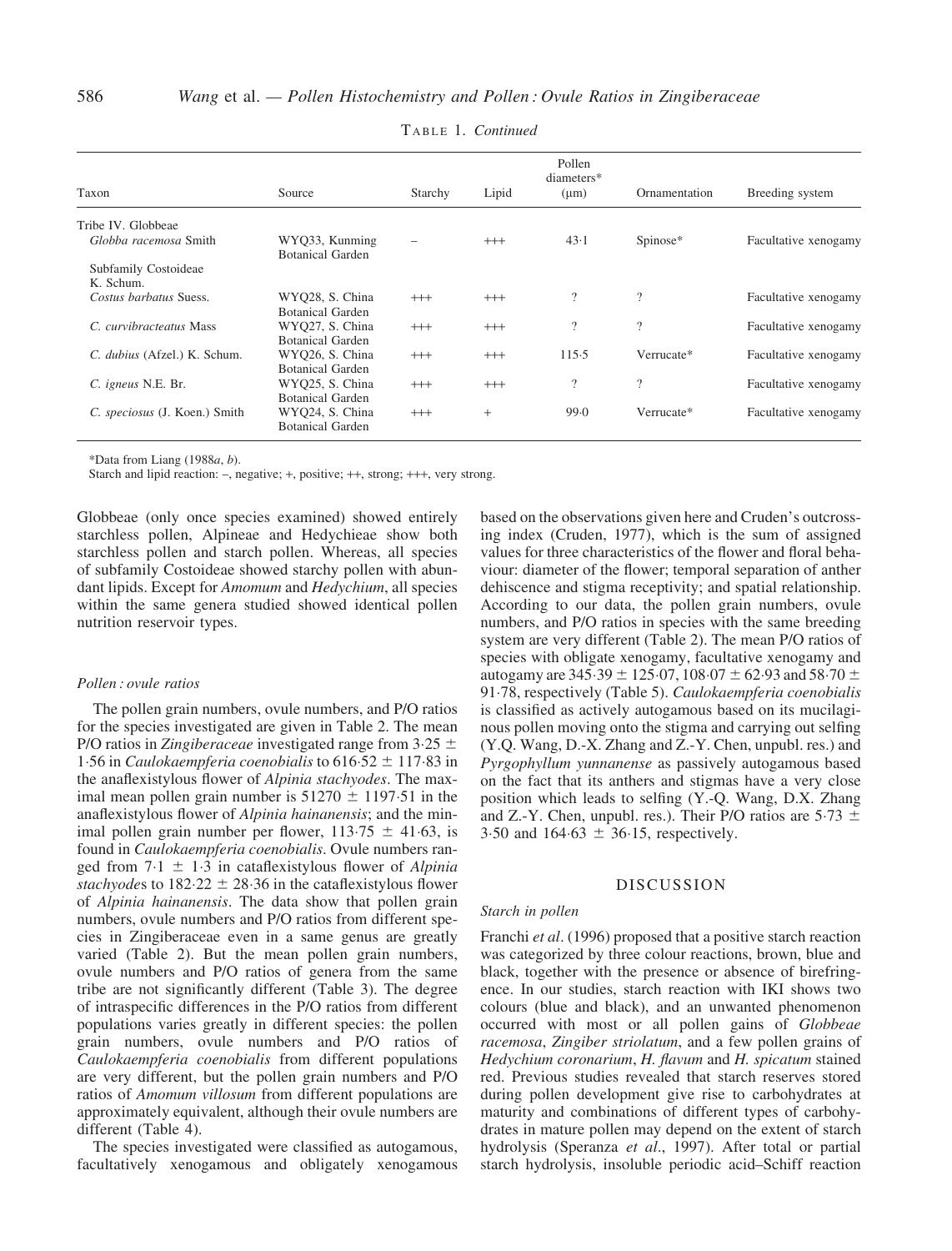| Taxa                                                        | Population                                | Pollen grain<br>nos/flower                   | Ovule<br>nos/flower                   | P/O<br>ratios/flower                     | Breeding system                       |
|-------------------------------------------------------------|-------------------------------------------|----------------------------------------------|---------------------------------------|------------------------------------------|---------------------------------------|
| Subfamily Zingiberoideae<br>Tribe I. Alpineae               |                                           |                                              |                                       |                                          |                                       |
| Alpinia blepharocalyx var.                                  | S. China Botanical                        | $29090 \pm 552602$                           | $60 \pm 8.53$                         | $488.69 \pm 87.45$                       | Obligate xenogamy                     |
| <i>glabrior</i> (anaflexistyly)<br>A. blepharocalyx var.    | Garden<br>S. China Botanical              | $20040 \pm 3513.46$                          | $77.3 \pm 5.06$                       | $259.89 \pm 45.72$                       | Obligate xenogamy                     |
| glabrior (cataflexistyly)<br>A. guinanensis (anaflexistyly) | Garden<br>S. China Botanical<br>Garden    | $17740 \pm 5364.55$                          | $43.0 \pm 35.08$                      | $412.27 \pm 132.79$                      | Obligate xenogamy                     |
| A. guinanensis (cataflexistyly)                             | S. China Botanical<br>Garden              | $7100 \pm 1948.33$                           | $33.0 \pm 83.57$                      | $214.55 \pm 67.63$                       | Obligate xenogamy                     |
| A. hainanensis (anaflexistyly)                              | S. China Botanical<br>Garden              | $51270 \pm 1197.51$                          | $179 \pm 36.80$                       | $301.63 \pm 108.21$                      | Obligate xenogamy                     |
| A. hainanensis (cataflexistyly)                             | S. China Botanical<br>Garden              | $32490 \pm 6328.42$                          | $182.22 \pm 28.36$                    | $184.00 \pm 29.57$                       | Obligate xenogamy                     |
| A. oxyphylla (anaflexistyly)                                | S. China Botanical<br>Garden              | $8890 \pm 2402.69$                           | $25.8 \pm 1.99$                       | $345.67 \pm 90.64$                       | Obligate xenogamy                     |
| A. oxyphylla (cataflexistyly)                               | S. China Botanical<br>Garden              | $6380 \pm 779.49$                            | $26.3 \pm 3.87$                       | $246.79 \pm 41.87$                       | Obligate xenogamy                     |
| A. polyantha (anaflexistyly)                                | S. China Botanical<br>Garden              | $8085 \pm 1361.63$                           | $15.4 \pm 1.91$                       | $542.10 \pm 154.59$                      | Obligate xenogamy                     |
| A. polyantha (cataflexistyly)                               | S. China Botanical<br>Garden              | $4985 \pm 1515.76$                           | $17 \pm 2.28$                         | $297.79 \pm 96.44$                       | Obligate xenogamy                     |
| A. stachyodes (anaflexistyly)                               | Nan Kun Shan,<br>Guangdong                | $4600 \pm 1126.7$                            | $7.5 \pm 1.5$                         | $616.52 \pm 117.83$                      | Obligate xenogamy                     |
| A. stachyodes (cataflexistyly)                              | Nan Kun Shan,<br>Guangdong                | $3265 \pm 828.27$                            | $7.1 \pm 1.3$                         | $462.22 \pm 86.65$                       | Obligate xenogamy                     |
| A. zerumbet (anaflexistyly)                                 | S. China Botanical<br>Garden              | $24710 \pm 9013.37$                          | $90.8 \pm 8.23$                       | $269.46 \pm 86.79$                       | Obligate xenogamy                     |
| A. zerumbet (cataflexistyly)                                | S. China Botanical<br>Garden              | $30950 \pm 8495.44$                          | $93.0 \pm 56.75$                      | $331.75 \pm 87.94$                       | Obligate xenogamy                     |
| Amomum maximum                                              | S. China Botanical<br>Garden              | $14236.67 \pm 2390.70$                       | $44.6 \pm 3.75$                       | $320.82 \pm 54.56$                       | Obligate xenogamy                     |
| A. villosum                                                 | S. China Botanical<br>Garden              | $15360 \pm 1487.41$                          | $70.6 \pm 7.09$                       | $220.23 \pm 34.07$                       | Facultative xenogamy                  |
|                                                             | Pan Long, Yang<br>Chun, Guangdong         | $13890 \pm 2433.29$                          | $55.5 \pm 7.05$                       | $252.81 \pm 44.96$                       |                                       |
|                                                             | Chun Wan, Yang<br>Chun, Guangdong         | $15150 \pm 3457.82$                          | $61.3 \pm 5.71$                       | $246.49 \pm 47.53$                       |                                       |
| Tribe II. Zingibereae                                       |                                           |                                              |                                       |                                          |                                       |
| Zingiber striolotum                                         | Kunming Botanical<br>Garden               | $5191.667 \pm 780.89$                        | $66.6 \pm 7.97$                       | $79.01 \pm 14.71$                        | Facultative xenogamy                  |
| Tribe III. Hedychieae<br>Caulokaempferia coenobialis        | Ding Hu Shan,                             | $437.18 \pm 144.65$                          | $52.8 \pm 6.145$                      | $8.21 \pm 2.36$                          | Active autogamy                       |
|                                                             | Guangdong<br>Nan Kun Shan,                | $113.75 \pm 41.63$                           | $36.8 \pm 5.62$                       | $3.25 \pm 1.56$                          | Active autogamy                       |
| Curcuma kwangsiensis                                        | Guangdong<br>S. China Botanical<br>Garden | $8300 \pm 655.74$                            | $50.6 \pm 6.97$                       | $167.49 \pm 28.07$                       | Facultative xenogamy                  |
| C. phaeocaulis                                              | S. China Botanical<br>Garden              | $1150 \pm 220.45$                            | $64.1 \pm 5.84$                       | $13.51 \pm 2.96$                         | Facultative xenogamy                  |
| C. wenyujin                                                 | S. China Botanical<br>Garden              | $3680 \pm 554.40$                            | $49.2 \pm 6.52$                       | $78.33 \pm 15.56$                        | Facultative xenogamy                  |
| C. zanthorrhiza                                             | S. China Botanical<br>Garden              | $2985 \pm 642.48$                            | $39.3 \pm 642.48$                     | $81.02 \pm 25.79$                        | Facultative xenogamy                  |
| Hedychium coccineum                                         | Kunming Botanical<br>Garden               | $2142.86 \pm 417.45$                         | $27.5 \pm 4.90$                       | $82.67 \pm 24.67$                        | Facultative xenogamy                  |
| H. coronarium                                               | S. China Botanical                        | $19480 \pm 2705.85$                          | $141.1 \pm 5.49$                      | $138.49 \pm 21.35$                       | Facultative xenogamy                  |
| H. spicatum                                                 | Garden<br>Kunming Botanical<br>Garden     | $2379.63 \pm 945.79$                         | $61.0 \pm 18.68$                      | $41.85 \pm 21.91$                        | Facultative xenogamy                  |
| Pyrgophyllum yunnanense<br>Roscoea blanda                   | Ji Zu Shan, Yunnan<br>Ji Zu Shan, Yunnan  | $3319.44 \pm 2303.52$<br>$15110 \pm 4651.98$ | $20.67 \pm 3.45$<br>$69.33 \pm 11.35$ | $164.63 \pm 36.15$<br>$232.07 \pm 86.71$ | Passive autogamy<br>Obligate xenogamy |
| Tribe IV. Globbeae<br>Globba racemosa                       | Kunming Botanical                         | $5195.83 \pm 1370.68$                        | $39.7 \pm 6.68$                       | $127.27 \pm 31.41$                       | Facultative xenogamy                  |
|                                                             | Garden                                    |                                              |                                       |                                          |                                       |
| Subfamily Costoideae<br>Costus specious                     | S. China Botanical Garden                 | $9275 \pm 1838.31$                           | $67.25 \pm 10.12$                     | $139.27 \pm 26.30$                       | Facultative xenogamy                  |

# TABLE 2. The pollen grain numbers, ovule numbers, and P/O ratios for each of the species investigated (mean  $\pm$  s.d.)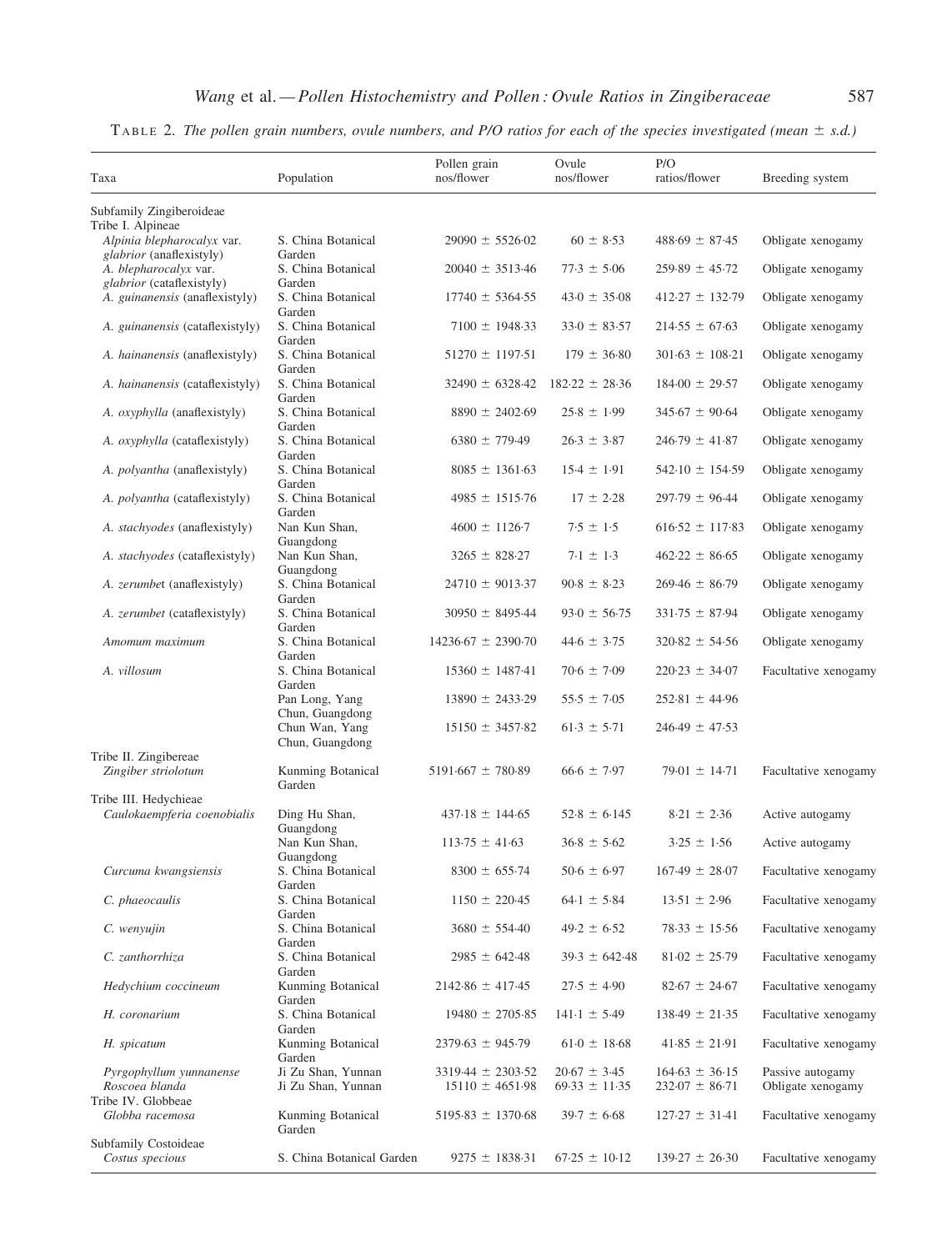| Taxa             | Pollen grain nos/flower | Ovule nos/flower  | P/O ratios          | No. of species |
|------------------|-------------------------|-------------------|---------------------|----------------|
| Tribe Alpineae   |                         |                   |                     |                |
| Alpinia          | $17828.21 \pm 14297.90$ | $61.36 \pm 58.25$ | $355.24 \pm 130.04$ |                |
| Amomum           | $14518.34 \pm 398.34$   | $53.53 \pm 12.63$ | $280.33 \pm 57.26$  | 2              |
|                  | 0.6117                  | 0.2584            | 1.1743              |                |
|                  | 0.270                   | 0.400             | 0.120               |                |
| Tribe Hedychieae |                         |                   |                     |                |
| Curcuma          | $4028.75 \pm 2633.53$   | $50.8 \pm 8.83$   | $85.09 \pm 54.72$   | 4              |
| Hedychium        | $8000.83 \pm 9941.96$   | $76.57 \pm 58.36$ | $87.67 \pm 48.52$   | 3              |
|                  | 0.6745                  | 05359             | 0.0659              |                |
|                  | 0.250                   | 0.295             | 0.475               |                |

TABLE 3. Comparison of P/O ratios from taxonomic groups (mean  $\pm$  s.d.)

T, Student's T-test value; P, probability.

TABLE 4. Comparison of P/O ratios from different populations in the same species (mean  $\pm$  s.d.)

| Species         | Population                         | Pollen grain no./flower | Ovule no./flower | P/O ratios         |
|-----------------|------------------------------------|-------------------------|------------------|--------------------|
| Amomum villosum | South China Bot. Garden            | $15360 \pm 1487.41$     | $70.6 \pm 7.09$  | $220.23 \pm 34.07$ |
|                 | Pan Long, Yang Chun Co., Guangdong | $13890 \pm 2433.29$     | $55.5 \pm 7.05$  | $252.81 \pm 44.96$ |
|                 | Chun Wan, Yang Chun Co., Guangdong | $15150 \pm 3457.82$     | $61.3 \pm 5.71$  | $246.49 \pm 47.53$ |
|                 | d.f.                               |                         |                  |                    |
|                 |                                    | 3.0380                  | 11.8237          | 1.4814             |
|                 |                                    | >0.05                   | < 0.05           | >0.05              |
|                 | Mean                               | $14800 \pm 795.05$      | $62.47 \pm 7.62$ | $239.84 \pm 17.28$ |
| Caulokaempferia | Ding Hu Shan, Zhaoqing, Guangdong  | $437.18 \pm 144.65$     | $52.8 \pm 6.15$  | $8.21 \pm 2.36$    |
| coenobialis     | Nan Kun Shan, Longmen, Guangdong   | $113.75 \pm 41.63$      | $36.8 \pm 5.62$  | $3.25 \pm 1.56$    |
|                 | N                                  | 10                      | 10               | 10                 |
|                 |                                    | 6.7949                  | 6.0733           | 5.5444             |
|                 | P                                  | < 0.005                 | < 0.005          | < 0.005            |
|                 | Mean                               | $275.47 \pm 228.70$     | $44.8 \pm 11.31$ | $5.729 \pm 3.50$   |

F, F-test showing significance.

TABLE 5. Comparison of breeding-system P/O ratios (mean  $\pm$  sd)

|                                     | Autogamy                 |                             |                             | Obligate                       | Facultative                 |
|-------------------------------------|--------------------------|-----------------------------|-----------------------------|--------------------------------|-----------------------------|
|                                     | Active autogamy          | Passive autogamy            | Mean                        | xenogamy                       | xenogamy                    |
| P/O ratios<br>No. of species<br>CV. | $5.73 \pm 3.50$<br>61.08 | $164.63 \pm 36.15$<br>21.96 | $58.70 \pm 91.78$<br>156.35 | $345.39 \pm 125.07$<br>$36-21$ | $108.07 \pm 62.93$<br>58.23 |

CV, coefficient of variation.

(PAS)-positive oligo/polysaccharides were found in the cytoplasm associated with much soluble sugar, and the pollen grains were dehydrated at dispersal (Speranza et al., 1997). The red colour in the pollen may suggest that they contain some protein or pollen starch hydrolysis.

Baker and Baker's (1979) studies on developing pollen grains showed that Fuchsia pollen, passes through a starchless phase, followed by one of starch accumulation, followed by its reduction to virtual absence by the time the anthers dehisce. They also mentioned that, generally, in the Rosaceae there is little difficulty in classifying pollen as starchy or starchless. In cases where starch had a very strong presence in immature grains but not disappear entirely from mature grains it was decided that the grains should be classified as 'starchless' (Baker and Baker, 1979). In Zingiberaceae, three species of Hedychium (H. coccineum, H. flavum and H. coronarium) exhibited phenomena similar to those they described, although the pollen of the other two species  $(H.$  spicatum and  $H.$  spicatum var. acuminatum) was typically starchy.

Previous studies indicated that members of a particular family are usually uniform regarding the possession of starchy or starchless pollen (Baker and Baker, 1979). Zona (2001) revealed that the order Zingiberales is the most uniform order as regards starchy pollen within the Commelinoid monocots, and all of the taxa in the Zingiberaceae he studied (19 species from ten genera) had starchy pollen, stained either brown or black, with two species of Alpinia having birefringent starchy pollen. The present results, however, are only in partial agreement with theirs. Of all the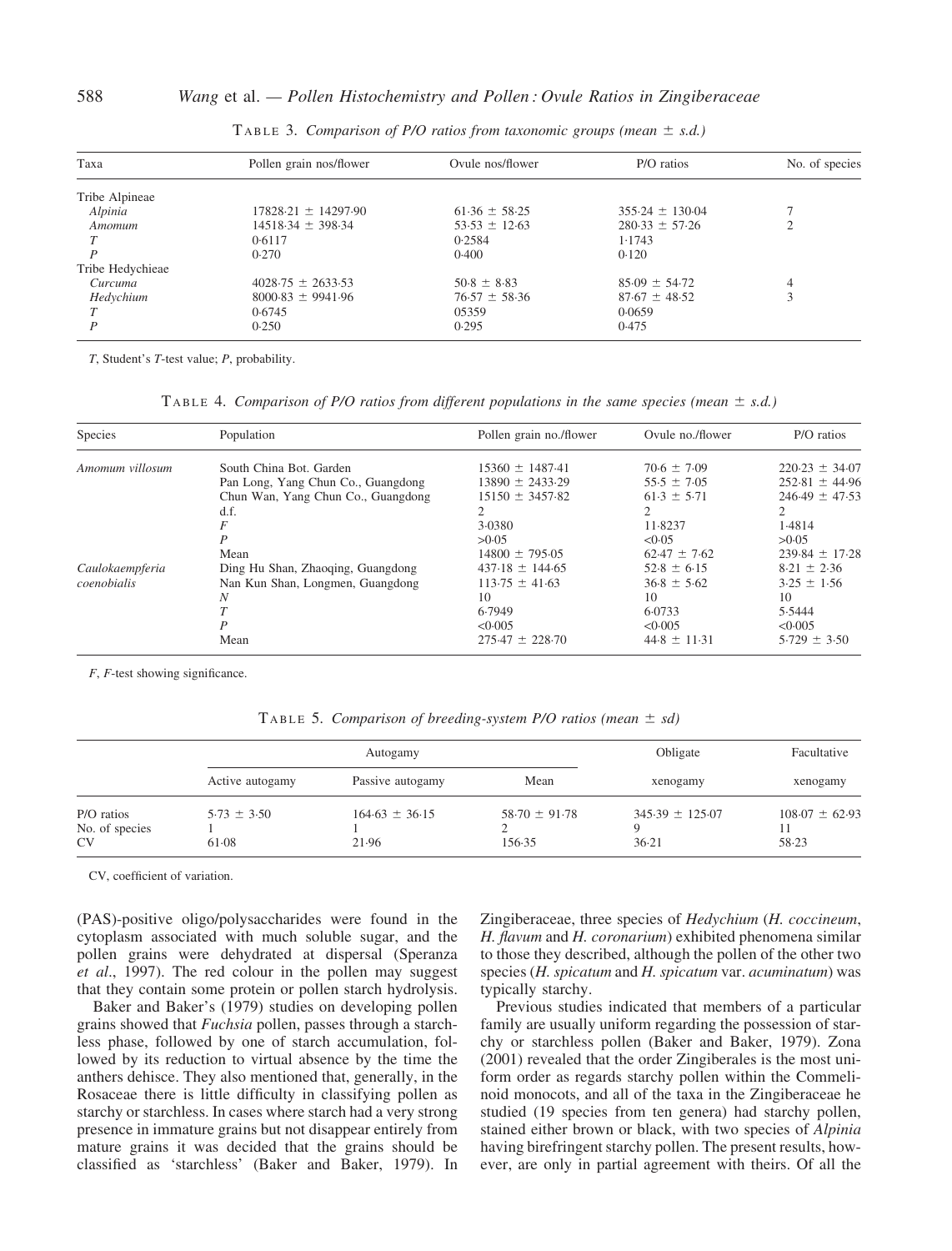species in this study, four (Amomum villosum, Globba racemosa, Hedychium coronarium and H. flavum) have entirely starchless pollen, while all other species have pollen at least some reserves of starch. Also, no lipid was found in the pollen of one species (Stahlianthus involucratus), a result which contradicts Baker and Baker (1979), who considered that all pollen grains contain some lipid.

In rare instances, there may be two kinds of pollen produced by the same flower (Baker and Baker, 1979). Mangelsdorf (1932) suggested that within a single anther there may be segregation of alleles for starch production when the sporophyte itself is heterozygous for a mutation; also there may be a proportion of 'bad' pollen admixed with the 'good' pollen in the anther as the result of some upset in the meiotic process, and the 'bad' pollen may give no starch reaction while the 'good' pollen gives a positive reaction. Among the species examined, Zingiber zerumbet shows two types of pollen (large pollen and small pollen), with the much fewer smaller ones showing a starch reaction, although both types apparently contain lipids. In Curcuma zanthorrhiza, C. wenyujin and C. phaeocaulis, roughly half of the pollen grains are starchy and the other half starchless.

Among 37 species studied, two (Caulokaempferia coenobialis and Pyrgophyllum yunnanense) were regularly self-pollinated, 15 were exclusively cross-pollinated and 20 were facultatively xenogamous. The two autogamous, all the 15 obligate xenogamous and 14 of 20 facultatively xenogamous species have starchy pollen, while all the lipid pollen comes from the facultatively xenogamous species. The results shown here indicate that there is no correlation between mating system and pollen nutrition reserve type, although previously Baker and Baker (1979) commented that the pollen of the selfers are more frequently starchy than those of outcrossers.

Almost all species studied (only Caulokaempferia coenobialis and Pyrgophyllum yunnanense being selfpollinated) were entomophilous, with most of the pollinators being bees and, in a few instances, butterflies or moths. Baker and Baker (1979) elucidated that, when pollen grains are part or all of the reward received by bees and flies visiting flowers, selection favoured starchless (oil-rich) pollen and, when insect nutrition is not involved, it favoured starchy pollen. Insects visiting flowers of Zingiberaceae in this study mostly forage on nectar and only accidentally on pollen grains (bees), with the exception of Hedychium species, Amomum villosum and Globba racemosa to which the pollinators came for both nectar and pollen grains. As almost all species of Zingiberaceae in the present study produced a large amount of nectar, according to Baker and Baker's hypothesis, species in this family should mostly produce starchy pollen grains. Our results are in full accordance with this hypothesis.

Grayum (1985) reported that in Araceae, 91 % of all spinose pollen is starchy, 83 % of all psilate genera are exclusively starchy and the figures for verrucate and striate pollen types are comparable, but genera in the most primitive, foveolate-reticulate category are equally likely (10/10) to be starchy or starchless. In the studies carried out by the authors, 89-5 % of all spinose pollen is starchy (17 of 19 species), 50 % of all psilate pollen is starchy (six of 12 species, with the exception that three produce starchless pollen and the other three produce a mixture of starch and starchless). All the verrucate and striate pollen types (100 %) are starchy. This result is does not agree with what Grayum (1985) suggested as the correlation between exine sculpture and pollen nutrition type.

Baker and Baker (1979) also suggested that in many cases, pollen grain size followed family classification. In Zingiberaceae, the pollen grain sizes are highly correlated with generic classification (Table 1). Generally, the mean pollen grain diameter of the species with starchy pollen is significantly greater than that of the species with starchless pollen (Grayum, 1985). The present study, however, shows that there is no significant difference in size between starchy and starchless pollens in Zingiberaceae, although there are more variations in starchless pollens (see Table 6).

#### Pollen : ovule ratios

According to Cruden (1977), the P/O ratios range from 2-7 to 6-7 in cleistogamous flowers, from 18-1 to 39-0 in obligate autogamous flowers, from 31-9 to 396-9 in facultative autogamous flowers, from 244-7 to 2558-6 in facultative xenogamous flowers, and from 2108 to 19523 in xenogamous flowers. The present data show that P/O ratios of xenogamous species in the family are above 184-00 (mean  $345.39 \pm 125.07$ ), while those of most facultatively xenogamous species (with the exception of Amomum *villosum*) are less than  $168$  (mean  $108.07 \pm 62.93$ ). The P/O ratios of autogamous species range from  $5.73 \pm 3.50$  to  $164.63 \pm 36.15$ . These data are obviously lower than the numbers in the respective breeding systems summarized by Cruden (1977). Previous studies have shown that species with special pollen-transporting mechanisms (pollinia, viscin threads, polyads) have much lower P/O ratios than species lacking these mechanisms (Cruden, 1977; Cruden and Jensen, 1979; Mehrhoff, 1983; Kopture, 1984; Vasek

T ABLE 6. Comparison of P/O ratios and pollen size (diameters) in species of Zingiberaceae with starchy and starchless pollen

|                   | Pollen grain no./flower          | Ovule no./flower           | P/O ratios                     | Pollen size $(\mu m)$      |
|-------------------|----------------------------------|----------------------------|--------------------------------|----------------------------|
| Starchy pollen    | $12423.26 \pm 12450.79$ (n = 17) | $56.59 \pm 43.36 (n = 17)$ | $248.95 \pm 165.31 \ (n = 17)$ | $77.55 \pm 11.51$ (n = 21) |
| Starchless pollen | $9362.07 \pm 7396.12 (n = 5)$    | $67.47 \pm 44.20 (n = 5)$  | $133.46 \pm 65.06 (n = 5)$     | $75.29 \pm 21.90 (n = 7)$  |
| $T(t-test)$       | 0.6835                           | 0.0217                     | 2.3313                         | 0.2235                     |
| P                 | 0.250                            | 0.490                      | 0.01                           | 0.410                      |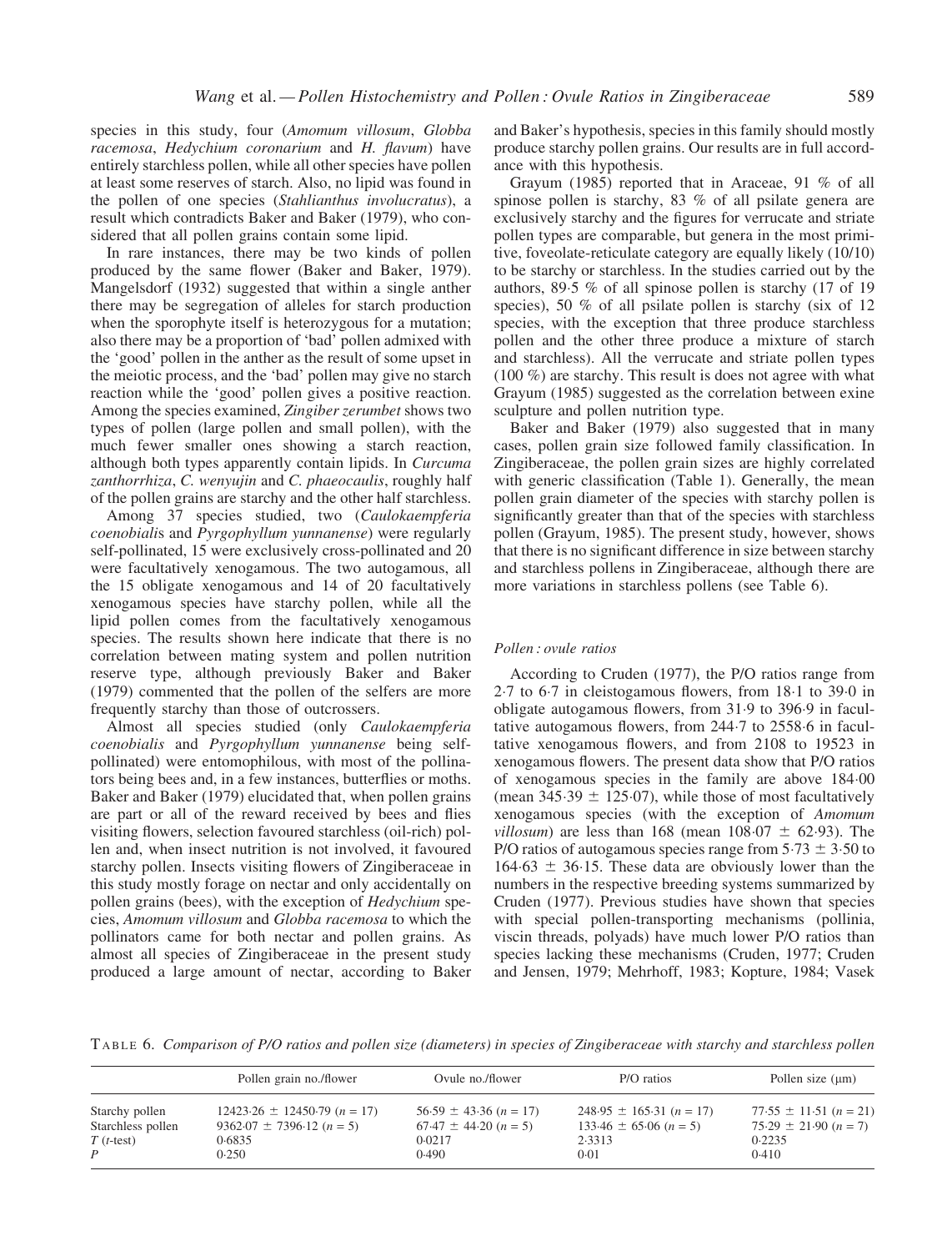T ABLE 7. Comparison of P/O ratios from different life forms

| Pollen grain<br>no./flower | Ovule<br>no./flower | P/O<br>ratios | No. of<br>species |
|----------------------------|---------------------|---------------|-------------------|
| 15614.01                   | $60-22$             | 302.82        | 12                |
| 5372.53                    | 55.68               | 91.96         | 10                |
| < 0.005                    | 0.395               | < 0.005       |                   |
|                            | 2.5219              | 0.2663        | 4.5523            |

and Weng, 1988; Wyatt et al., 2000). The low P/O ratios may be due to very efficient pollinating mechanisms ensuring that sufficient numbers of pollen grains are deposited on the stigmas (Cruden, 2000; Jürgens and Gottsberger, 2002). The lower P/O ratios in the family may be another indication of its much specialized, sophisticated pollination mechanisms. Cruden and Miller-Ward (1981) postulated that species with relatively larger stigma areas compared with the pollen-bearing area of the pollinator often have lower P/O ratios; the low P/O ratios in Zingiberaceae could also be explained by the large stigma areas.

Dimorphic flowers (cataflexistylous vs. anaflexistylous) have been described recently in Amomum and Alpinia (Cui et al., 1996; Li et al., 2001). The present observations on the P/O ratios of the two phenotypes in *Alpinia* showed that in most taxa in the genus (except A. zerumbe), the anaflexistylous flowers have larger pollen numbers and higher P/O ratios than the cataflexistylous flowers; the ovule numbers in the anaflexistylous flowers, however, are approximately equivalent to, or less than those in the cataflexistylous flowers (except in A. guinanensis) (see Table 2), a result in contradict with Li (2002) and Zhang (2003) who also measured the P/O ratios of the two phenotypes and further speculated that it may indicate that flexistyly be an intermediate from hermaphrodite to dioecy.

While studying the P/O ratios in Caryophyllideae, Jürgens and Gottsberger (2002) found significant differences between some taxonomic groups in pollen grain numbers and ovule numbers but not in P/O ratios. The same phenomenon is found in Zingiberaceae (see Table 3). It was also noticed that there is a correlation between the breeding system and life-form types in the family, although with significant differences in mean pollen grain numbers and P/O ratios, approximately constant ovule numbers were recorded in species with different life forms (see Table 7). The result is consistent with that of Caryophylloideae as reported by Jürgens and Gottsberger (2002). All of the two autogamous and most facultative xenogamous species are deciduous perennials. Most of the obligated xenogamous species (the only exception being *Roscoea blanda*) are evergreen perennials. The pollen number and the P/O ratios were obviously higher in evergreen perennials than in deciduous perennials (see Table 7).

#### ACKNOWLEDGEMENTS

We are indebted to Dr S. Zona and an anonymous reviewer for critically reading the manuscript, and Dr Qing-jun Li and Dr Da Luo for valuable discussion. This project is supported by the National Key Program for Basic Research of China (2001CCA00300) and the Chinese Academy of Sciences Knowledge Innovation Program (South China Botanical Garden Director's Fund).

#### LITERATURE CITED

- Baker HG, Baker I. 1979. Starch in angiosperm pollen grains and its evolutionary significance. American Journal of Botany 66: 591–600.
- Charnov EL. 1982. The theory of sex allocation. Princeton: Princeton University Press.
- Cruden RW. 1977. Pollen-ovule ratios: a conservative indicator of breeding systems in flowering plants. Evolution 31: 32–46.
- Cruden RW. 2000. Pollen grains: why so many? Plant Systematics and Evolution 222: 143–165.
- Cruden RW, Jensen KG. 1979. Viscin threads, pollination efficiency and low pollen-ovule ratios. American Journal of Botany 66: 875–879.
- Cruden RW, Miller-Ward S. 1981. Pollen-ovule ratio, pollen size, and the ratio of stigmatic area to the pollen-bearing area of the pollinator: a hypothesis. Evolution 35: 964-974.
- Cui X-L, Wei R-C, Huang R-F. 1996. A study on the breeding system of Amomum tsaoko. In: Wu T-L, Wu Q-G, Chen Z-Y, eds. Proceedings of the second symposium on the family Zingiberaceae. Guangzhou: Zhongshan University Press.
- Dafni A. 1992. Pollination ecology, a practical approach. New York: Oxford University Press.
- Darwin C. 1877. The different forms of flowers on plants of the same species. London: John Murray.
- Franchi GG, Bellani L, Nepi M, Pacini E. 1996. Types of carbohydrate reserves in pollen: localization, systematic distribution and ecophysiological significance. Flora 191: 143–159.
- Grayum MH. 1985. Evolutionary and ecological significance of starch storage in pollen of the Aracea. American Journal of Botany 72: 1565–1577.
- Jürgens A, Gottsberger TWG. 2002. Pollen grain numbers, ovule numbers and pollen-ovule ratios in Caryophylloideae: correlation with breeding system, pollination, life form, style number, and sexual system. Sexual Plant Reproduction 14: 279–289.
- Kopture S. 1984. Outcrossing and pollinator limitation of fruit set: breeding systems of neotropical Inga trees. Evolution 38: 1130–1143.
- Li Q-J, XuZ-F, Xia Y-M,ZhangL, Deng X-B, Gao J-Y. 2001.Study onthe flexistyly pollination mechanism in Alpinia plants (Zingiberaceae). Acta Botanica Siica 43: 364–369 [in Chinese].
- Li  $O-I$ , 2002, Study on the flexistyle outcrossing mechanism in Alpinia plants (Zingiberaceae). PhD Thesis, Kunming Institute of Botany, Chinese Academy of Sciences [in Chinese].
- Liang Y-H. 1988a. Pollen morphology of Alpinia (Zingiberaceae) from China. Acta Botanica Austro Sinica 4: 103–107 [in Chinese].
- Liang Y-H. 1988b. Pollen morphology of the family Zingiberaceae in China—pollen types and their significance in the taxonomy. Acta Phytotaxonomica Sinica 26: 265–281 [in Chinese].
- Mangelsdorf PC. 1932. Mechanical separation of gametes in maize. Journal of Heredity 23: 288-295.
- Mehrhoff LA. 1983. Pollination in the genus Isotria (Orchidaceae). American Journal of Botany 70: 1444–1453
- Preston RE. 1986. Pollen-ovule ratios in the Cruciferae. American Journal Botany 73: 1732–1740.
- Sakai S, Kato M, Inoue T. 1999. Three pollination guilds and variation in floral characteristics of Bornean gingers (Zingiberaceae and Costaceae). American Journal of Botany 86: 646–658.
- Speranza A, Calzoni GL, Pacini E. 1997. Occurrence of mono- or disaccharides and polysaccharide reserves in mature pollen grains. Sexual Plant Reproduction 10: 110–115.
- Stebbins GL. 1970. Adaptive radiation in angiosperms. I. Pollination mechanisms. Annual Review of Ecology and Systematics 1: 307–326.
- Vasek FC, Weng V. 1988. Breeding systems of Clarkia sect. Phaeostoma (Onagraceae). I. Pollen-ovule ratios. Systematic Botany 13: 336–350.
- Wu T-L. 1994. Phytogeography of the Zingiberaceae. Journal of Tropical and Subtropical Botany 2: 1–14 [in Chinese].